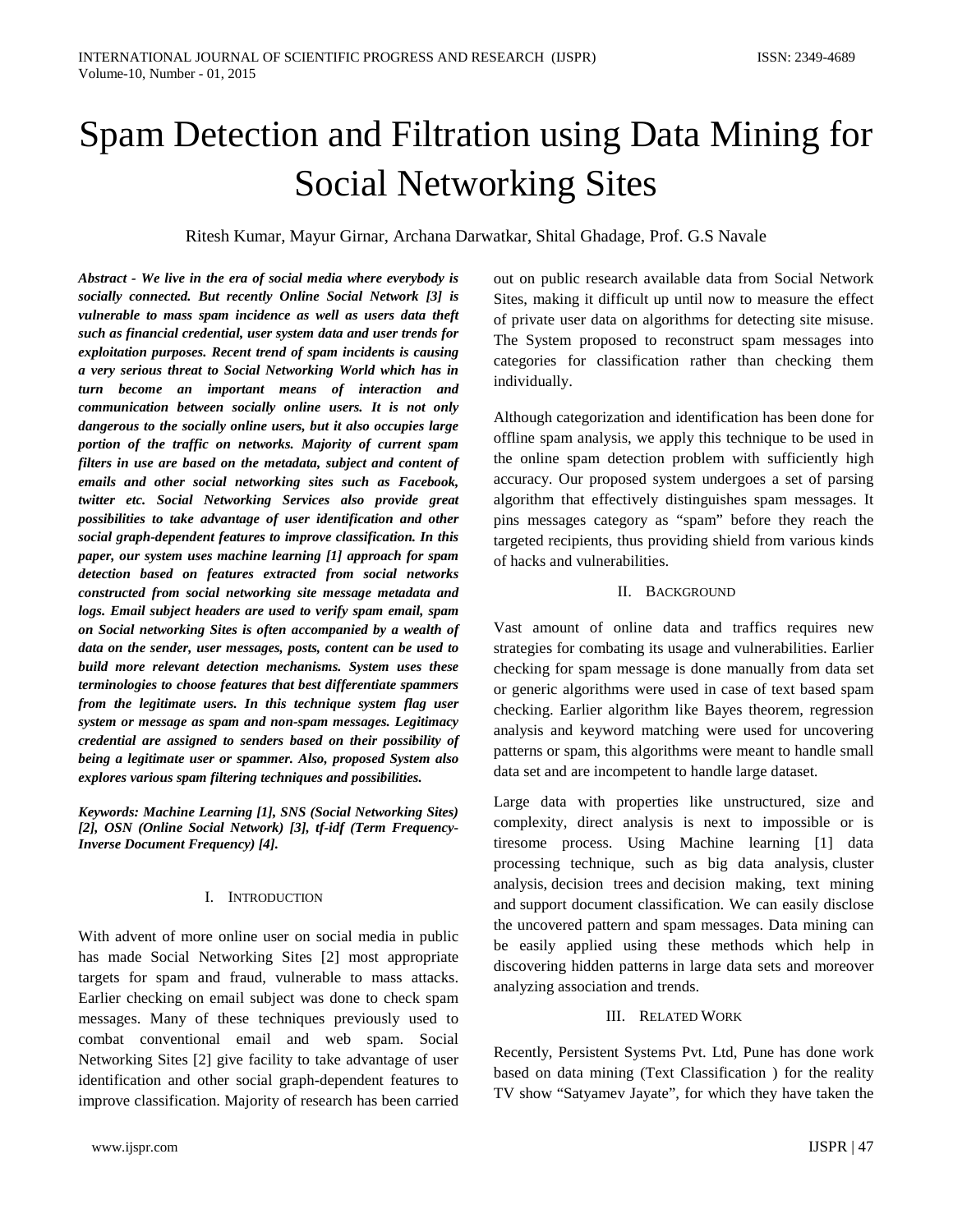data from social networking site (twitter). For this project they have analyzed the feedback on twitter for that show. Significant research has been done in studying spam detection using data mining approach.

The proposed system uses social networking sites as the example application. System can start monitoring of new posting activities in social media network. For each new instance, System first make prediction based on the algorithm, if it is non-deterministic, send the message for manual labeling using human interference.

**Note.** This demo uses Facebook as the example since it is currently the most popular social networking sites. However, the designed system can be easily generalized and applied to other social networking sites, such as Facebook, Quora and Twitter.

### IV. PROPOSED METHODOLOGY

The algorithm which we are using for our system is based on the spam detection using data mining approach. In the first stage, we collect social media content (including text with time stamp) performs machine learning to build classified documents and identify spams. In the second stage, we monitor the activity and trend of user, make prediction on basis of algorithm and send flag or spam alert to client about detected spams and update the model.

The complete process is divided into six tasks explained as follows:

**Task 1** First of all we have to extract and fetch the Facebook comments to our local machine.

**Task 2** After storing comments we need to parse each comment.

**Task 3** Next to parsing of data is the tokenizing of comments for proper structuring.

**Task 4** After tokenization of the comments we need to check for its spam classification.

If it contains URL check for suspicious URLs (URL Features: Number of (.), special URLs etc.)

If it not contains URL check for suspicious word by comparing with spam keyword stored in database.

**Task 5** Determine whether a comment on aspect is spam, no spam or neutral.

**Task 6** Produce all messages expressed in document based on results of the above tasks.

Algorithm Steps:

- 1. Let  $IP = \{S1, S2, S3... \, Sn\}$
- 2. Splitting:  $S = \{V1, V2, V3... Vn, Ad1, Ad2, Ad3... Adn,$ Adj1, Adj2, Adj3, Adjn, Sw1, Sw2, Sw3, Swn } Where, V1, V2, V3...  $Vn = Set of verbs (walk, play, etc.)$ Ad1, Ad2, Ad3... Adn = Set of adverbs (very, extremely, etc.) Adj1, Adj2, Adj3... Adjn = Set of adjectives (good, bad, excellent, etc.) Sw1, Sw2, Sw3 …Swn = Set of Stock word (from, his, to etc.) 3. Let  $Sw = \{ Sw1, Sw2, Sw3 ... Swm \}$
- 4.  $SF = \{S\} \{SW\}$ Where  $SF = Set of verbs + Set of adverbs + Set of$ adjectives
- 5. Let each element of SF be W1, W2 and so on.
- 6. Let  $T = \{ T1, T2, T3...$  Tn  $\}$ Where,  $T1 = \{W1, Wd1\}$  W1 = Dictionary word  $Wd1 = Weight(-1 and 1)$
- 7. For each x of SF then assign weight form set T if and only if word found in set T else set 0.
- 8. Adding weight of each word in SF as Spam =  $\Sigma$ m weight (W (i))  $i=0$
- 9. If  $Spam > 0$ , then spam of that sentence is positive.
- 10. If Spam < 0, then spam of that sentence is negative.
- 11. Else spam is neutral.
- 12. End.

V. GRAPHICAL & STATISTICAL ANALYSIS

For Statistical analysis we used precision and recall method to calculate the accuracy percentage of our project.

Precision (also called [positive predictive value\)](http://en.wikipedia.org/wiki/Positive_predictive_value) is the fraction of retrieved instances that are relevant, while Recall (also known as [sensitivity\)](http://en.wikipedia.org/wiki/Sensitivity_and_specificity) is the fraction of relevant instances that are retrieved

Normal Dataset: Actual Objects = 20, Retrieved Objects = 18, Relevant Retrieved Objects = 17.